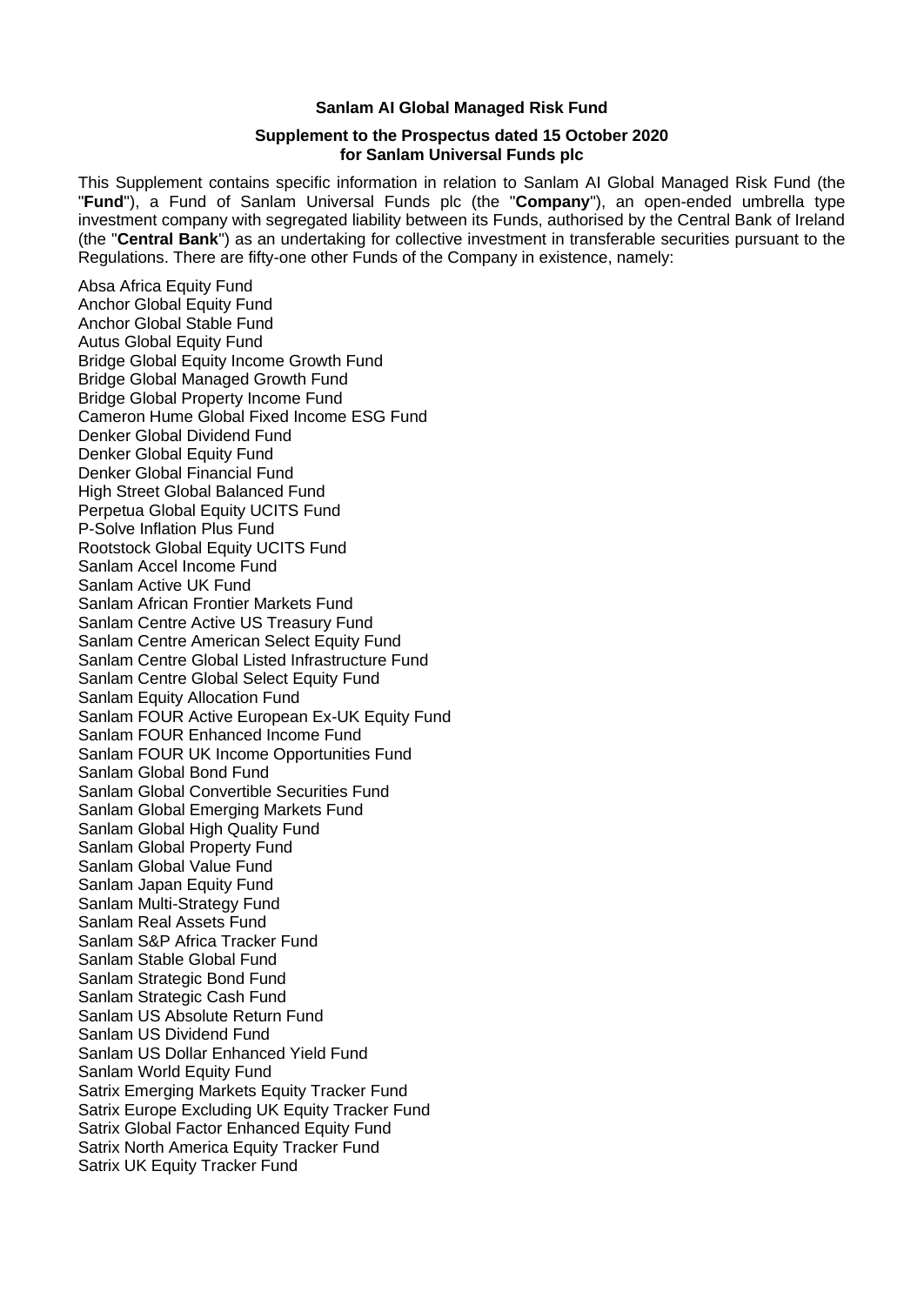Satrix World Equity Tracker Fund SIIP India Opportunities Fund Wisian Capital South Africa Equity Fund

**This Supplement forms part of and should be read in conjunction with the Prospectus dated 15 October 2020 (the "Prospectus") and the latest audited financial statements of the Company.** 

**The Fund will invest in financial derivative instruments ("FDIs") for hedging purposes. The Fund will not be leveraged by its use of derivative instruments.**

**The Fund is a feeder fund which will invest 85% or more of its Net Asset Value permanently in Satrix World Equity Tracker Fund (the "Master Fund").**

The Directors of the Company, whose names appear in the "Directors of the Company" section of the Prospectus, accept responsibility for the information contained in the Prospectus and this Supplement. To the best of the knowledge and belief of the Directors (who have taken all reasonable care to ensure that such is the case) such information is in accordance with the facts and does not omit anything likely to affect the import of such information. The Directors accept responsibility accordingly.

Words and expressions defined in the Prospectus, unless the context otherwise requires, shall have the same meaning when used in this Supplement.

Date: 15 October 2020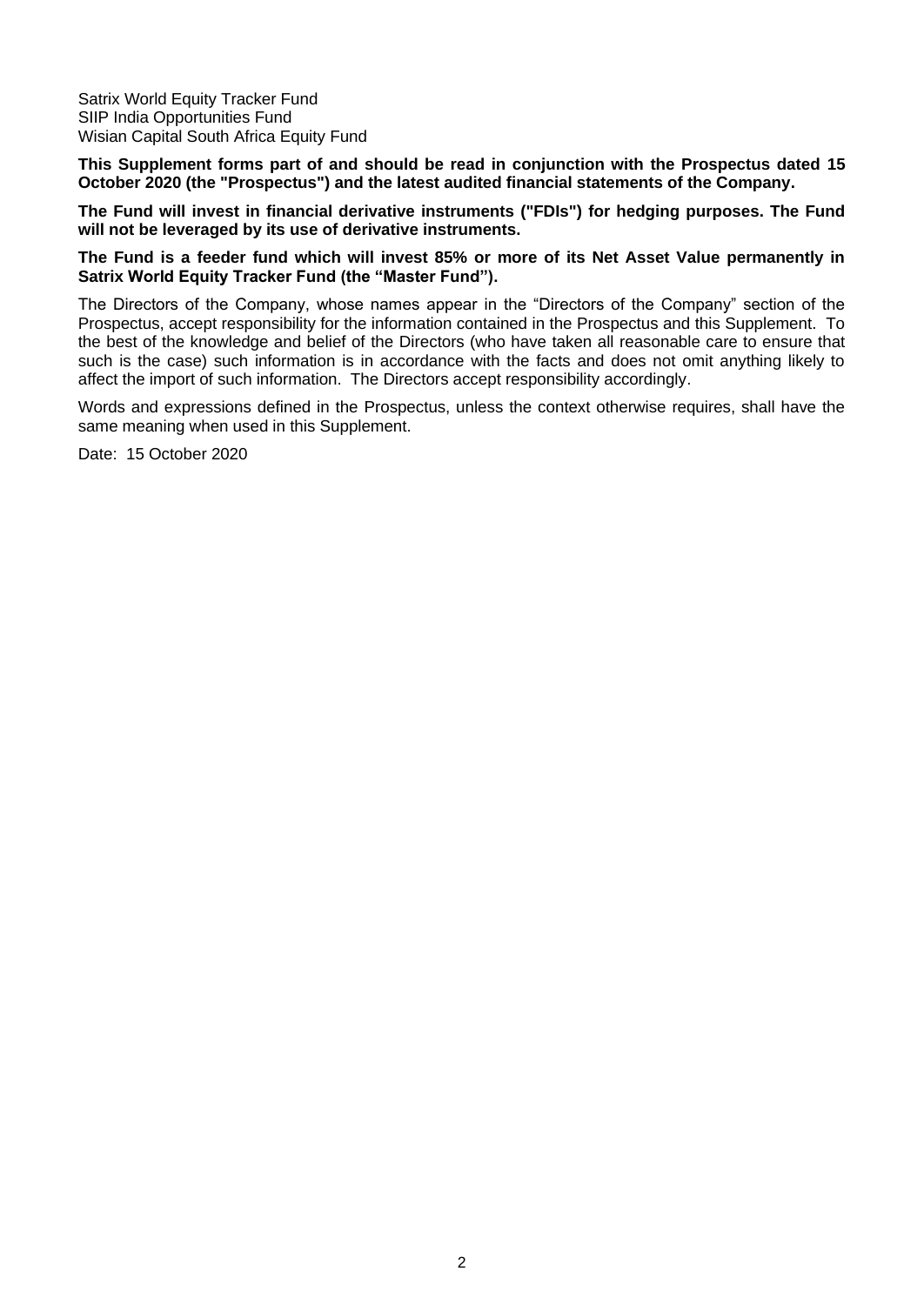# **DIRECTORY**

| 16 |
|----|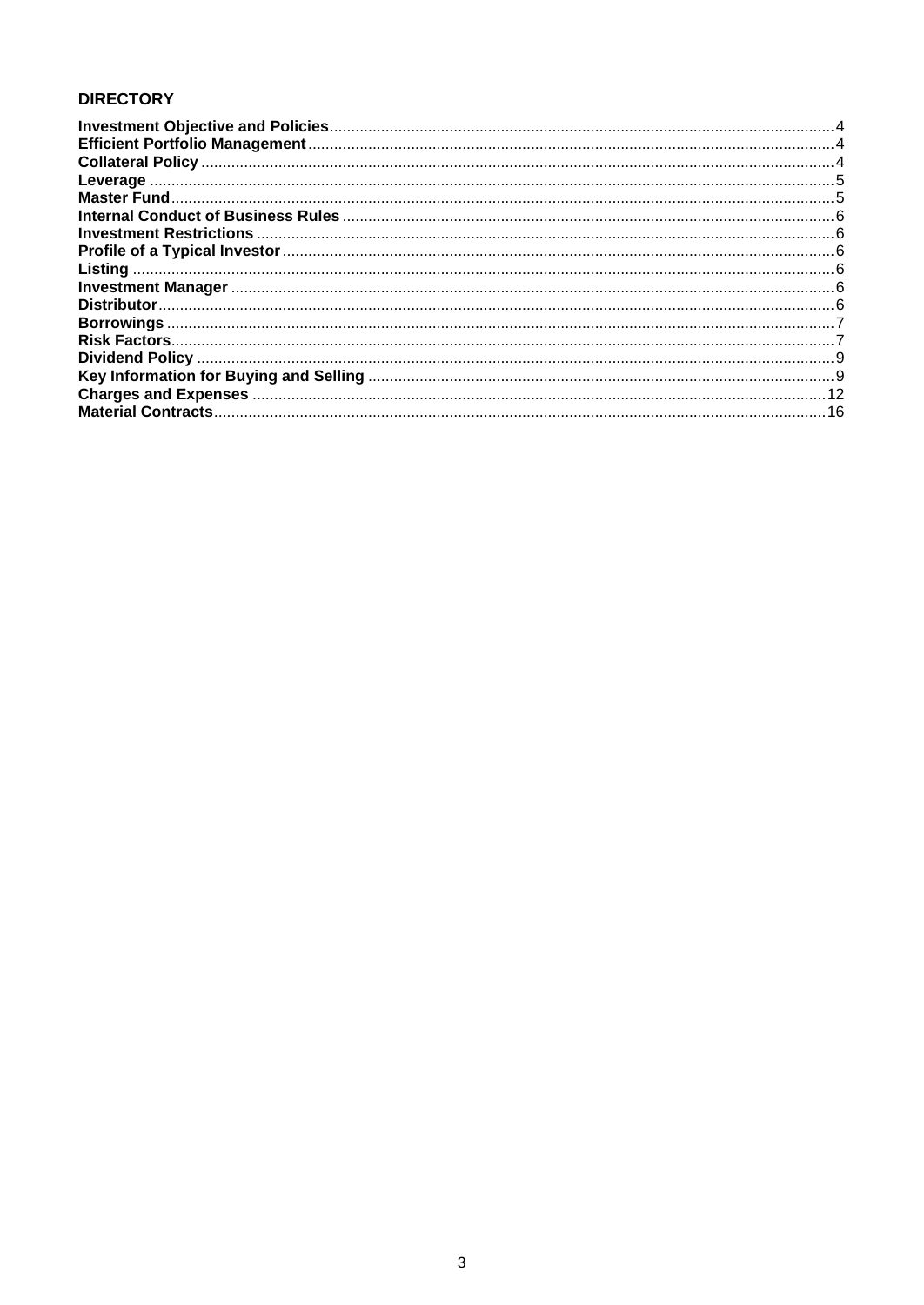## <span id="page-3-0"></span>**Investment Objective and Policies**

## **Investment Objective of the Fund**

The investment objective of the Fund is to provide long term capital growth through exposure to world equity markets. Income will not be a consideration.

## **Policy and Guidelines of the Fund**

The Fund will seek to achieve its investment objective by investing in the shares of the Satrix World Equity Tracker Fund (the "**Master Fund**") a sub-fund of the Company, details of which are set out below. The Fund will invest no less than 85% of its Net Asset Value in the shares of the Master Fund.

The Fund also utilises an Artificial Intelligence ("**AI**") supported risk management strategy designed to minimise capital loss and time in loss. Time in loss is a measurement of risk and refers to the period of time from the start of a drawdown in the Fund's Net Asset Value ("**NAV**") to the point by which the NAV has recovered and exceeds the previous peak NAV. This AI supported risk overlay is implemented by the Investment Manager, through the use of financial derivative instruments as further detailed below in the Efficient Portfolio Management Section, to adjust the net equity exposure of the Fund to the global equities underlying the Master Fund depending on the prevailing market conditions. Investors should note that although this strategy intends to minimise market risk it does mean that in rising markets the Fund will not rise to the same degree as the Master Fund as the Fund will always carry some degree of effective short exposure.

## <span id="page-3-1"></span>**Efficient Portfolio Management**

The Fund will utilise financial derivative instruments in the form of exchange traded futures (the "**Exchange Traded Futures**") in order to give the Fund effective short exposure to the global equities underlying the Master Fund in order to hedge the market risk associated with those global equities as further set out below. This means that in rising markets, the Fund should rise, albeit not to the same degree as the Master Fund due to the effective short exposure. Inversely investors should not experience the full decline of the Master Fund in falling markets due to the effective short exposure.

Subject to the Investment Restrictions below, the Fund may use Exchange Traded Futures for the purpose of hedging against market risk to which the Fund is exposed by virtue of its investment in the shares of the Master Fund.

The aim of the hedging strategy is to replicate the effect of a put option on the Master Fund and seek to hedge the market risk associated with the underlying positions of the Master Fund. The put option is replicated through a dynamic hedging strategy using exchange traded equity index and currency futures contracts. Through use of AI technology, a statistical analysis of the returns and exposures underlying the Master Fund is performed to identify the futures contracts that will be used for the purposes of the hedging strategy. These contracts roughly correspond with the geographic exposures generated through the Fund's investment in the shares of the Master Fund. On a daily basis the exposure of the Fund to the futures positions may be adjusted to align the changes in price of the futures to that of the replicated put position.

All the revenues arising from efficient portfolio management techniques shall be returned to the Fund following the deduction of any direct and indirect operational costs and fees arising. Such direct and indirect operational costs and fees (which are fully transparent), which shall not include hidden revenue, shall include fees and expenses payable to identified entities engaged by the Company from time to time. Such fees and expenses will be at normal commercial rates together with VAT, if any, thereon and will be borne by the Company or the Fund. Details of Fund revenues arising and attendant direct and indirect operational costs and fees as well as the identify of any entities engaged by the Company in relation to the Fund for efficient portfolio management techniques shall be included in the Company's semi-annual and annual reports.

A maximum of 15% of the Fund's Net Asset Value will be used as collateral for the hedging activity.

# <span id="page-3-2"></span>**Collateral Policy**

In the context of the use of FDI for hedging purposes, collateral may be posted to a counterparty by or on behalf of the Fund. Any posting of collateral by the Fund will be conducted in accordance with the requirements of the Central Bank.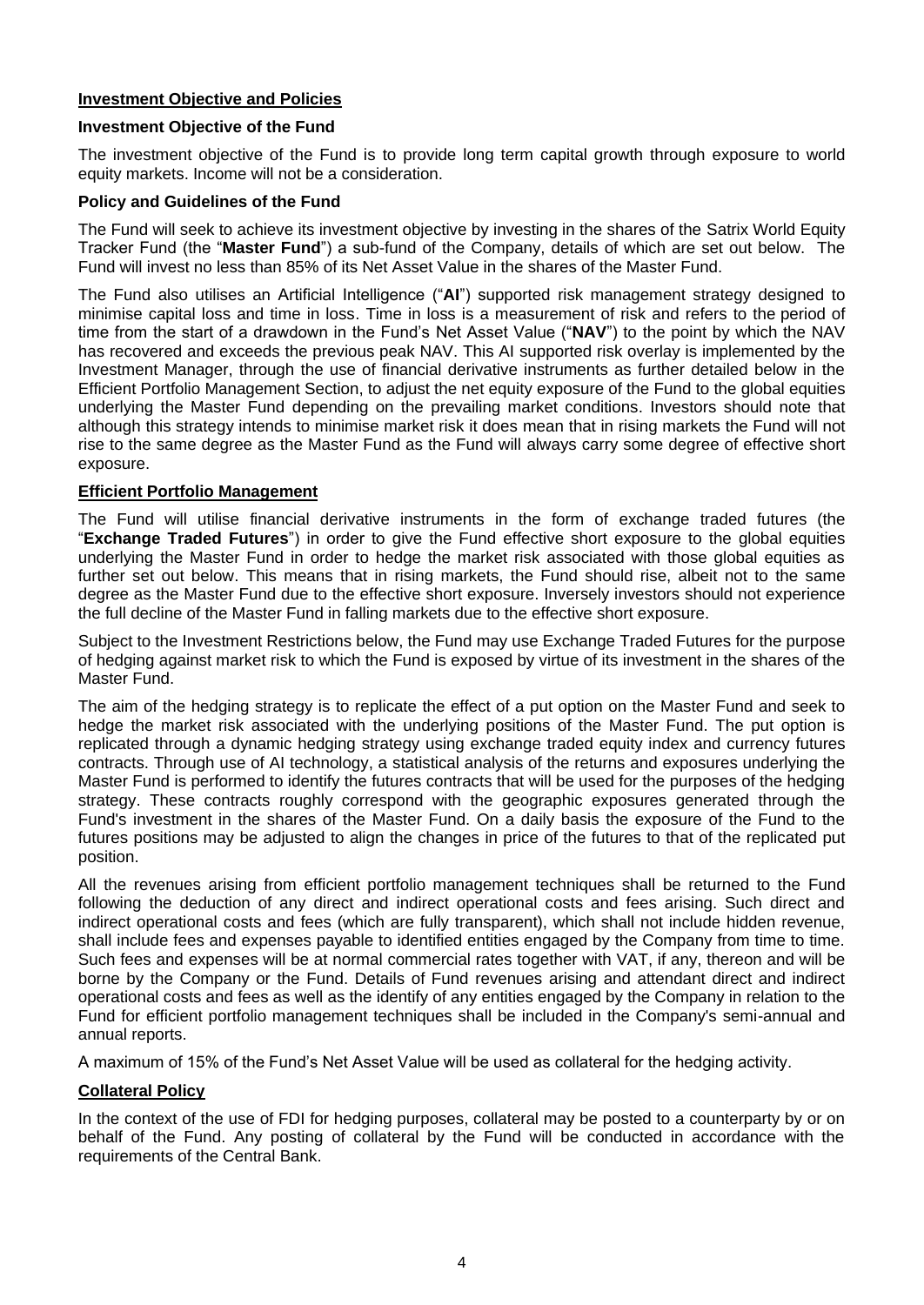## **Collateral – Posted by the Fund**

Collateral posted to a counterparty by or on behalf of the Fund must be taken into account when calculating counterparty risk exposure. Collateral posted to a counterparty and collateral received by such counterparty may be taken into account on a net basis provided the Fund is able to legally enforce netting arrangements with the counterparty.

The Fund does not receive collateral.

## **Currency Hedging**

The Fund may invest in forward foreign exchange contracts which involve an obligation to purchase or sell a specific currency at a future date at a price set at the time of the contract. The Fund may enter into these contracts primarily with the purpose of hedging the designated currency of the assets of the Fund to the Base Currency of the Fund or to mitigate the exchange rate risk between the Base Currency of the Fund and the currency in which Shares in a class in the Fund are designated where that designated currency is different to the Base Currency of the Fund. Although not the intention, hedging at the Share class level may result in over-hedged or under-hedged positions due to factors outside the control of the Fund. However, hedged positions will be kept under review to ensure that over hedged positions will not exceed 105% of the Net Asset Value of the relevant share class and that positions in excess of 100% will not be carried forward from month to month. The costs and gains/losses of the hedging transactions will accrue solely to the relevant class and may not be combined or offset against the exposures of other share classes or specific assets. Forward foreign exchange contracts may also be used to a lesser extent to generate additional income or capital gain.

The Manager on behalf of the Fund has filed with the Central Bank its risk management policy which enables it to accurately measure, monitor and manage the various risks associated with the use of financial derivative instruments for both efficient portfolio management and currency hedging purposes. The Manager will, on request, provide supplementary information to Shareholders relating to the risk management methods employed, including the quantitative limits that are applied and any recent developments in the risk and yield characteristics of the main categories of investments. As set out in the risk management policy, the Manager will use the commitment approach for the purposes of calculating global exposure.

## <span id="page-4-0"></span>**Leverage**

The Fund will not be leveraged as a result of its use of FDI.

## <span id="page-4-1"></span>**Master Fund**

## **Investment Objective of the Master Fund**

The investment objective of the Master Fund is to provide capital growth equivalent to that gained from investment in the world's equity markets. Income will not be a consideration.

## **Policy and Guidelines of the Master Fund**

The Master Fund will endeavour to replicate the performance of world equity markets by tracking the MSCI World Equity Index (Developed Markets) in U.S. Dollars (unhedged) with income reinvested or another appropriate major world equity index for the time being selected by the Manager on the advice of the Investment Allocation Manager (the "**Index**") which comprises equity securities of companies listed or traded on Recognised Exchanges set out in Appendix I of the Prospectus.

The Master Fund will employ replication, sampling and optimisation techniques to track the performance of the Index, rather than attempting to hold all of the securities in the Index. The Master Fund may also invest indirectly in such securities through quoted investment vehicles, such as exchange traded funds, and holdings in UCITS funds domiciled in a Member State and other open-ended collective investment schemes that satisfy the requirements of the Central Bank, such as Guernsey Class A Schemes, Jersey Recognised Funds and Isle of Man Authorised Schemes, including other schemes managed by the Manager or its affiliates. Investment in units of UCITS or AIFs will be limited to collective investment schemes which adhere to similar restrictions as those applying to the Company and its Funds. Investment in such collective investment schemes may not exceed 10% of the net asset value of the Master Fund, subject to a maximum of 10% in any one collective investment scheme.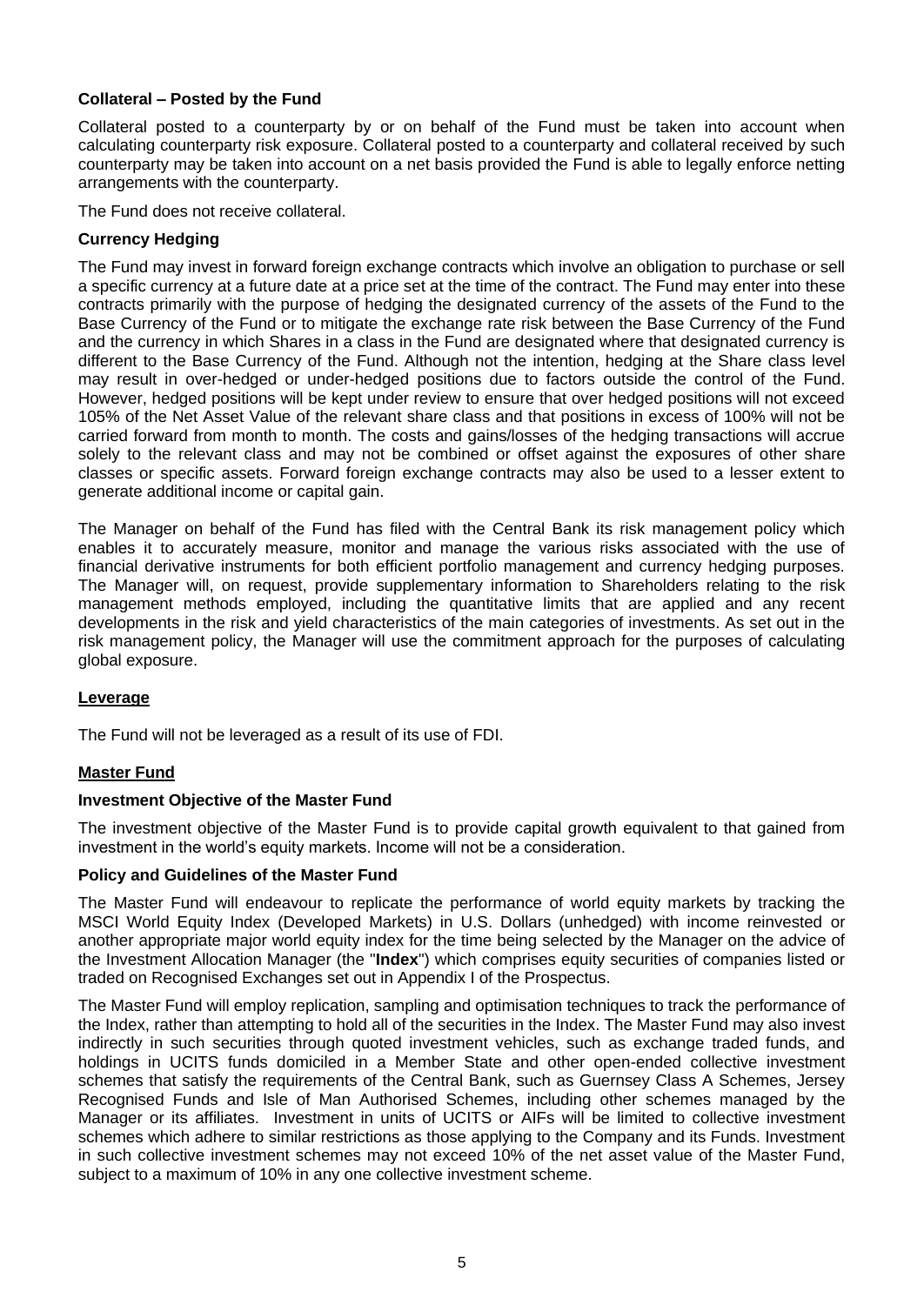Changes in the Index being tracked will be notified to investors within one month of any change.

Further information in relation to the Master Fund is available from the Manager of the Company.

## <span id="page-5-0"></span>**Internal Conduct of Business Rules**

The Manager has put in place internal conduct of business rules in relation to the investment by the Fund in the shares of the Master Fund (the "**Business Rules**").The Business Rules set out which share classes of the Master Fund are available for investment by the Fund, details of the charges and expenses to be borne by the Fund, the standard dealing arrangements and events affecting dealing arrangements.

## <span id="page-5-1"></span>**Investment Restrictions**

The general investment restrictions contained in the "Investment Restrictions" section of the Prospectus shall apply.

The Fund will not invest in securities that compel the Fund to accept physical delivery of a commodity.

## <span id="page-5-2"></span>**Profile of a Typical Investor**

The Fund is suitable for retail and institutional investors who are looking to achieve long-term capital growth with lower volatility and better risk adjusted returns. The Fund is suitable for investors with a time horizon of 5 years.

## <span id="page-5-3"></span>**Listing**

Application has been made to the Irish Stock Exchange plc trading as Euronext Dublin ("Euronext Dublin") for the Class A5 USD Shares of the Fund to be admitted to listing on the Official List and traded on the Global Exchange Market ("GEM") of Euronext Dublin.

Class I USD Shares, Class I GBP Shares, Class I EUR Shares, Class I CHF Shares, Class I2 USD Shares, Class A2 USD Shares, Class A2 GBP Shares, Class A2 EUR Shares, Class L2 USD Shares, Class L2 GBP Shares, Class L2 EUR Shares, Class N USD Shares, N GBP Shares, Class N EUR Shares, Class N AUD Shares, Class N2 USD Shares, Class N2 EUR Shares, and Class N2 AUD Shares have been admitted to listing on the Official List and trading on the Global Exchange Market ("GEM") of Euronext Dublin.

## **GEM is not a "regulated market" as defined under the Directive on Markets in Financial Instruments 2014/65/EU.**

Neither the admission of the Shares to listing on the Official List and trading on the Global Exchange Market of Euronext Dublin nor the approval of this Supplement pursuant to the listing requirements of Euronext Dublin shall constitute a warranty or representation by Euronext Dublin as to the competence of service providers to or any other party connected with the Fund, the adequacy of information contained in this Supplement or this Prospectus or the suitability of the Fund for investment purposes.

As at the date of this document neither the Fund nor the Master Fund have any loan capital (including term loans) outstanding or created but unissued or any outstanding mortgages, charges, debentures or other borrowings or indebtedness in the nature of borrowings, including bank overdrafts, liabilities under acceptance (other than normal trade bills) or acceptance credits, hire purchase or finance lease commitments, guarantees or other contingent liabilities which are material in nature.

Any suspension in the calculation of the Net Asset Value of the Master Fund will be notified to Euronext Dublin immediately and in any event within the same working day on which such suspension occurs.

The Directors confirm that there has been no significant change in the financial or trading position of the Fund or the Master Fund since the date of the audited financial statements as at 31 December 2018.

As at the date of this Supplement, no Director nor their spouses nor their infant children or any person closely associated have any interest in the Shares of the Fund or any options in respect of such capital.

## <span id="page-5-4"></span>**Investment Manager**

The Investment Manager currently appointed to the Fund is:

## <span id="page-5-5"></span>**Sanlam Investment Management (Pty) Limited**

Sanlam Investment Management (Pty) Limited is a company incorporated in South Africa and having its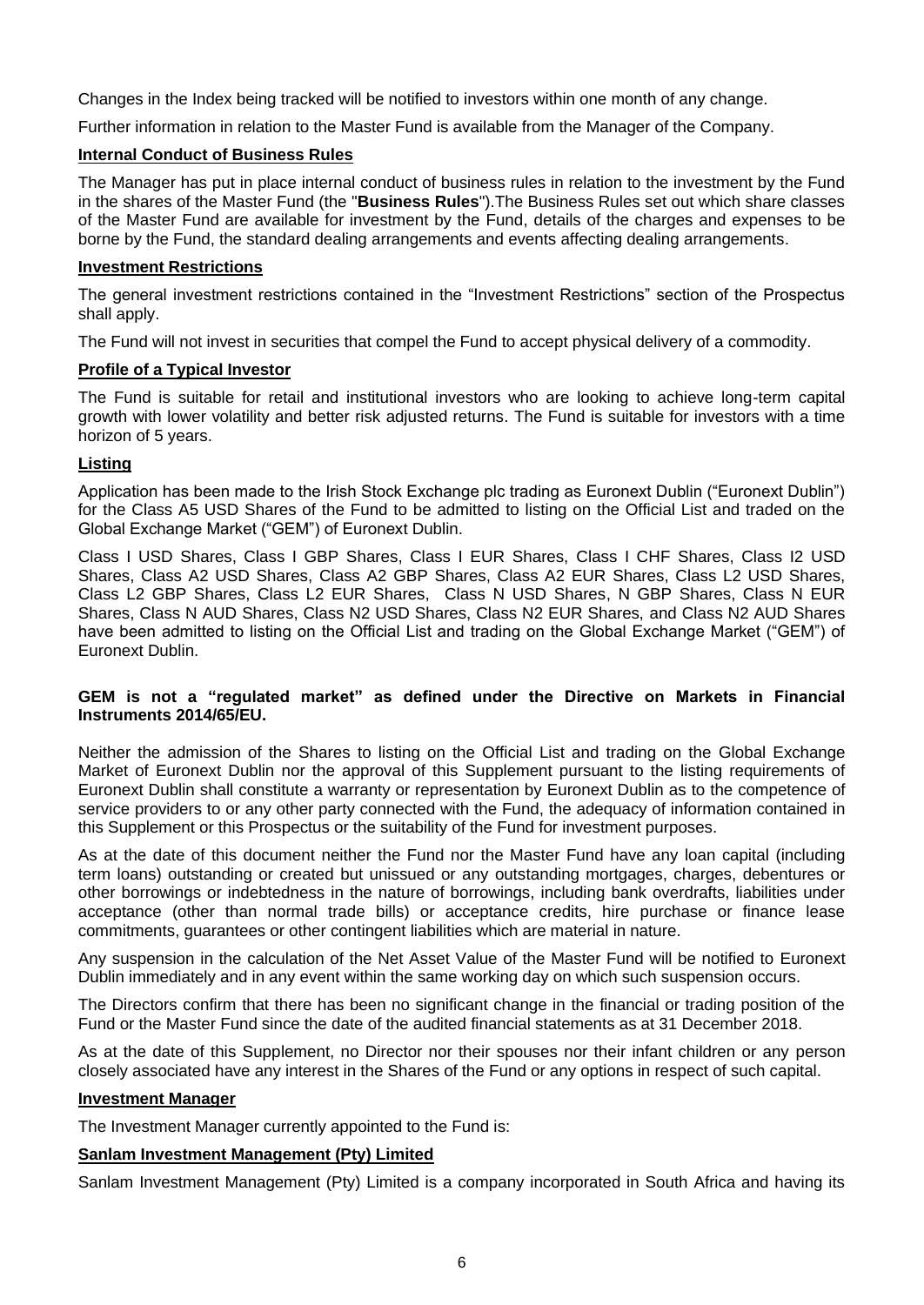registered office and place of business at 55 Willie van Schoor Avenue, Bellville 7530, South Africa. It provides, inter alia, discretionary portfolio management services and investment advisory services for private as well as for institutional clients in all areas of international securities business. Sanlam Investment Management (Pty) Limited is a wholly owned subsidiary of Sanlam Limited.

## **Distributor**

The sole distributor appointed to the Fund is Sanlam Global Investment Solutions Ltd (the "**Distributor**"). Sanlam Global Investment Solutions Ltd is a company incorporated in Bermuda and having its registered office at Canon's Court, 22 Victoria Street, Hamilton HM 12 Bermuda. Sanlam Global Investment Solutions Ltd is majority owned by the Sanlam group.

## <span id="page-6-0"></span>**Borrowings**

In accordance with the general provisions contained in the "Borrowing and Lending Powers" section of the Prospectus, the Fund may borrow up to 10% of its net assets on a temporary basis. Such borrowings are permitted only to meet the Fund's obligations in relation to (i) the administration of the Fund relating to purchase or sale transactions; and/or (ii) the redemption or cancellation of Shares in the Fund. Borrowings in relation to (i) above are only permitted for a period of up to 8 calendar days, and 61 calendar days in respect of (ii) in order to comply with the South African Financial Sector Conduct Authority and to allow for the Fund to be distributed to South African retail investors. However, at all times borrowings on behalf of the Fund will be in accordance with the Regulations and the requirements of the Central Bank.

## <span id="page-6-1"></span>**Risk Factors**

The risk factors set out in the "Risk Factors" section of the Prospectus apply to the Fund. In addition the following risk factors apply to the Fund:

## *Hedging Strategy*

The Fund utilises a hedging strategy to replicate the effect of a put option on the Master Fund and seek to hedge the market risk associated with the underlying positions of the Master Fund. Although this hedging strategy intends to minimise market risk, it may also limit any potential gain that might be realised should the value of the hedged currency or equity index increase. The successful execution of this hedging strategy cannot be assured and there are costs associated with it. It may not be possible to hedge against generally anticipated market fluctuations at a price sufficient to protect the assets from the anticipated decline in value of the portfolio positions as a result of such fluctuations.

## *Segregated Liability between the Funds*

Liabilities of one sub-fund of the Company will not impact on nor be paid out of the assets of another subfund of the Company. While the provisions of the Companies Act 2014 provide for segregated liability between sub-funds, these provisions have yet to be tested in foreign courts, in particular, in satisfying local creditors' claims. Accordingly it is not free from doubt that the assets of any sub-fund may be exposed to the liabilities of other sub-funds of the Company. As of the date of the Prospectus the Directors are not aware of any existing or contingent liability of any sub-fund of the Company.

## *Conflict of Interest regarding the appointment of Investment Managers*

The Manager may appoint additional investment managers to the Fund which may be subsidiaries, affiliates, associates or entities in which the Sanlam group have an economic interest.

## *Legal Risk*

Legal risk is the risk of loss due to unexpected application of a law or regulation, or because contracts are not legally enforceable or documented correctly in the context of financial derivative instruments.

## *Principal Risk*

Shareholders should note that their original investment in the Fund may decline in value and the Shareholder may not get back the money originally invested.

## *Charges in respect of the Master Fund*

Shareholders of the Fund will be subject to two layers of fees – at the Fund level and at the Master Fund level. As the Master Fund is managed by the same management company as the Fund, the Manager must waive the preliminary/initial/redemption charge and any management fee which it would normally charge at the Master Fund level.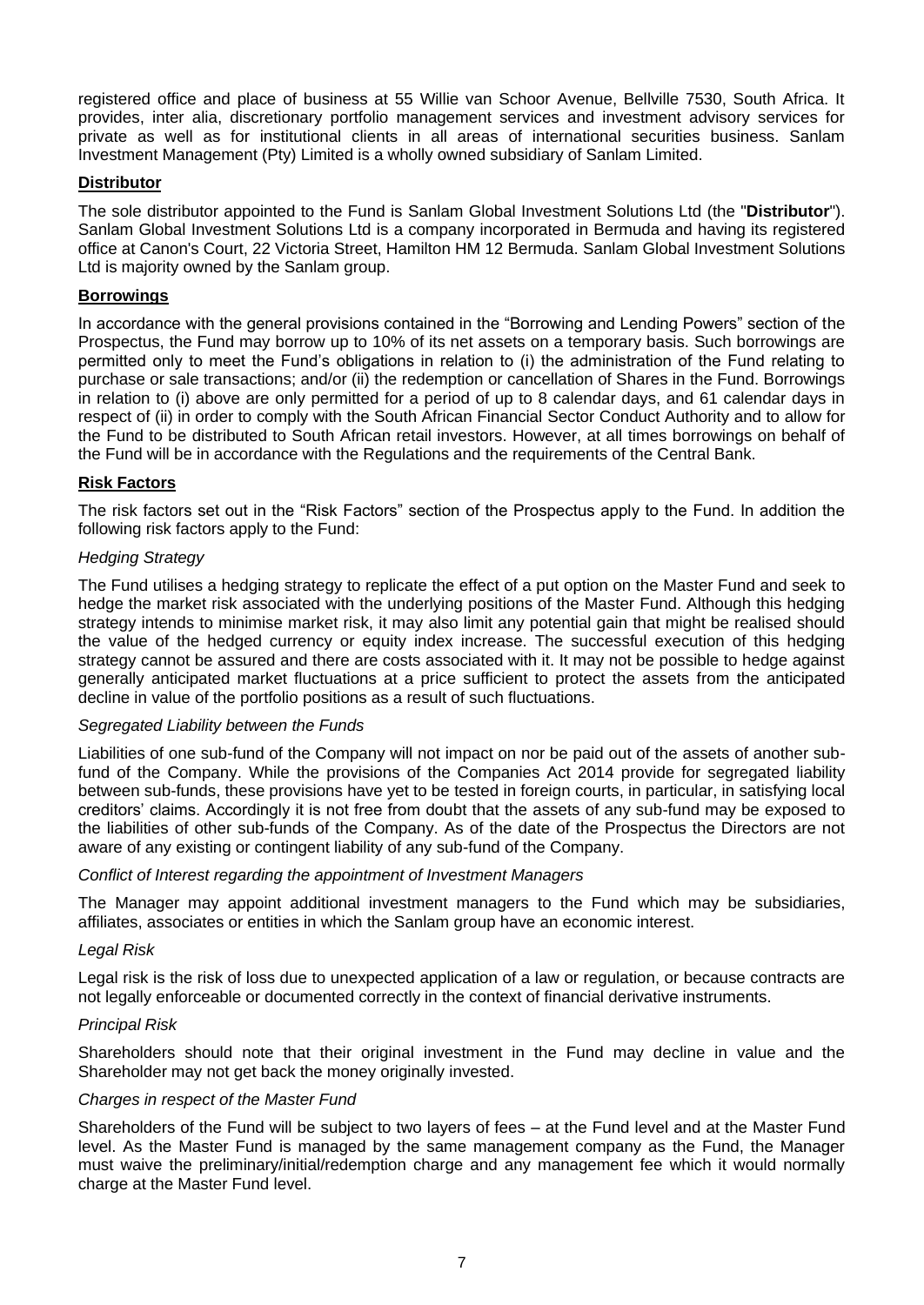### *Derivative Instruments*

Derivative instruments (which are instruments that derive their value from another instrument or security) may be purchased or sold to manage risk, to hedge against fluctuations in securities prices or market conditions, or as a substitute for the purchase or sale of securities for efficient portfolio management purposes. Such transactions may include the purchase or sale of exchange traded futures. Transactions in derivative instruments involve a risk of loss or depreciation due to: unanticipated adverse changes in securities prices, the other financial instruments' prices or currency exchange rates; the inability to close out a position; imperfect correlation between a position and the desired hedge; tax constraints on closing out positions; risks relating to settlement default; legal risk and portfolio management constraints on securities subject to such transactions. Legal risk is understood to mean loss due to the unexpected application of a law or regulation. The loss on derivative instruments may substantially exceed an investment in these instruments. Transaction costs are incurred in opening and closing positions. The Fund's success in using derivative instruments to hedge portfolio assets depends on the degree of price correlation between the derivative instruments and the hedged asset. Imperfect correlation may be caused by several factors, including temporary price disparities among the trading markets for the derivative instrument, the assets underlying the derivative instrument and the Fund's assets.

#### *Hedge Class Risk*

The adoption of a currency hedging strategy for a Share class may substantially limit the ability of holders of such Share class to benefit if the currency of such Share class depreciates against the Base Currency of the Fund or against the currencies in which the assets of the Fund are denominated.

A class of Shares of the Fund may be denominated in a currency other than the Base Currency of the Fund or the currency in which the assets of the Fund are denominated. Changes in the exchange rate between the Base Currency or the currency/currencies in which the assets of the Fund are denominated and the denominated currency of a Share class may lead to a depreciation of the value of such Shares as expressed in the denominated currency. The Investment Manager may or may not try to mitigate their risk by using financial instruments. Investors should be aware that this strategy may substantially limit Shareholders of the relevant class from benefiting if the denominated currency falls against the Base Currency and/or the currency/currencies in which the assets of the Fund are denominated. In such circumstances Shareholders of the class of Shares of the Fund may be exposed to fluctuations in the Net Asset Value per Share reflecting the gains/loss on and the costs of the relevant financial instruments.

#### *Risk relating to the Master Fund Index Tracking Error*

The use of sampling and optimisation techniques, derivatives and indirect investment through other collective investment schemes and investment vehicles to replicate the performance of world equity markets by not solely tracking the Index may cause the Master Fund to incur a tracking error relative to the Index which is greater than that which would be incurred if the Master Fund were to hold all of the securities comprised in the Index directly.

#### *Investments in Collective Investment Schemes*

The Master Fund may invest a portion of its assets in collective investment schemes and investors should be aware of the potential exposure to the asset classes of those underlying collective investment schemes in the context of all of their investments.

The investments of the Company are subject to normal market fluctuations and other risks inherent in investing in securities or other instruments and there can be no assurance that the investment objectives will actually be achieved. In particular the value of investments may be affected by uncertainties such as international, political and economic developments or changes in government policies.

It should be noted that the Fund incurs the costs of its own management and other service providers as set out under the Charges and Expenses section below.

## *Efficient Portfolio Management Risk*

The Company on behalf of the Master Fund may enter securities lending arrangements for efficient portfolio management purposes. Investors should be aware that from time to time, the Master Fund may engage with securities lending agents that are related parties to the Depositary or other service providers of the Company. Such engagement may on occasion cause a conflict of interest with the role of the Depositary or other service provider in respect of the Company. Please refer to the section entitled "Portfolio Transactions and Conflicts of Interest" in the Prospectus for further details on the conditions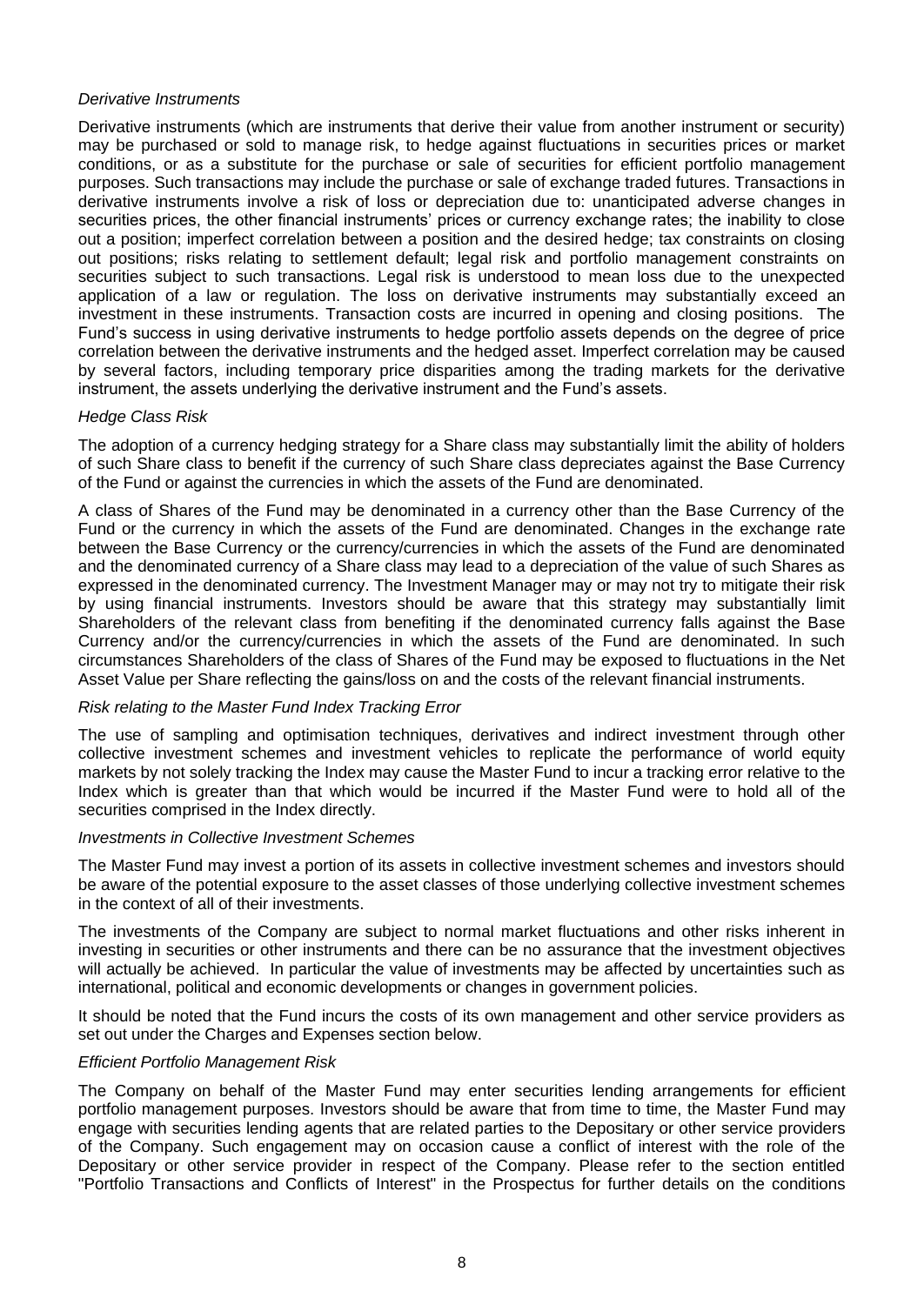applicable to any such related party transactions. The identity of any such related parties will be specifically identified in the Company's semi-annual and annual reports.

### *Reinvestment of Cash Collateral Risk*

As the Master Fund may reinvest cash collateral received, subject to the conditions and within the limits laid down by the Central Bank, the Master Fund will be exposed to the risk associated with such investments, such as failure or default of the issuer of the relevant security.

#### *Securities Lending Risk*

There are risks associated with the Master Fund engaging in securities lending. As with any extensions of credit, there are risks of delay and recovery. Should the borrower of securities fail financially or default in any of its obligations under any securities lending transaction, the collateral provided in connection with such transaction will be called upon. A securities lending transaction will involve the receipt of collateral. However there is a risk that the value of the collateral may fall and the Master Fund suffer loss as a result.

## <span id="page-8-0"></span>**Dividend Policy**

<span id="page-8-1"></span>It is the intention of the Manager to seek UK "reporting fund" status for the Class L2 GBP Shares and the Class N2 GBP Shares from the launch of the Class L2 GBP Shares and the Class N2 GBP Shares. This is in addition to the Class I GBP Shares, the Class A2 GBP Shares and the Class N GBP Shares which have existing UK "reporting fund" status. In broad terms a "reporting fund" is an offshore fund that meets certain upfront and annual reporting requirements to HM Revenue & Customs and its Shareholders. Once reporting fund status is obtained from HM Revenue & Customs for the relevant class it will remain in place permanently, provided the annual requirements are complied with. UK Shareholders who hold their interests in the Class I GBP Shares and/or Class A2 GBP Shares and/or Class N GBP Shares and/or Class L2 GBP Shares and/or Class N2 GBP Shares at the end of the reporting period to which the reported income relates, subject to their personal circumstances, will normally be liable to either income tax or corporation tax on the higher of any cash distribution paid and the full reported amount. The reported income will be deemed to arise to UK Shareholders on the date the report is issued by the Company.

Subject to the discretion of the Directors, dividends (if any) in respect of Class I GBP Shares, Class A2 GBP Shares, Class N GBP Shares, Class L2 GBP Shares and Class N2 GBP Shares will be declared and paid on an annual basis in or around May of each year following the finalisation of the year end financial statements. Shareholders will have the option to either receive the declared dividend (if any) or re-invest in the purchase of Shares of the relevant class. Payment will be paid by telegraphic transfer in GBP to the Shareholder's account unless the payment is for an amount less than GBP100 in which case such payment will be automatically reinvested in the purchase of Shares of the relevant class for the account of the relevant Shareholder.

The Directors reserve the right to change the dividend policy of the Fund to reflect changes that may occur from time to time in the requirements for qualifying as a reporting fund or otherwise for the purposes of UK taxation.

### **Investors should refer to their tax advisors in relation to the implications of these Share classes obtaining such status and any payment of dividends. Please see the section entitled "United Kingdom" under the "Taxation" section of the Prospectus for further details.**

It is not the current intention of the Directors to declare a dividend in relation to the Class I USD Shares, the Class I EUR Shares, the Class A2 USD Shares, the Class A2 EUR Shares, the Class I CHF Shares, the Class A2 CAD Shares, the Class A5 USD Shares, the Class I2 USD Shares, the Class L2 USD Shares, the Class L2 EUR Shares, the Class N USD Shares, the Class N EUR Shares, the Class N AUD Shares, the Class N2 USD Shares, the Class N2 EUR Shares or the Class N2 AUD Shares.

Any amendment to the dividend policy will be provided for in an updated supplement and Shareholders will be notified in advance.

## **Key Information for Buying and Selling**

Class I USD Shares, Class I GBP Shares, Class I EUR Shares, Class I CHF Shares, Class I2 USD Shares, Class A2 USD Shares, Class A2 GBP Shares, Class A2 EUR Shares, Class A2 CAD Shares,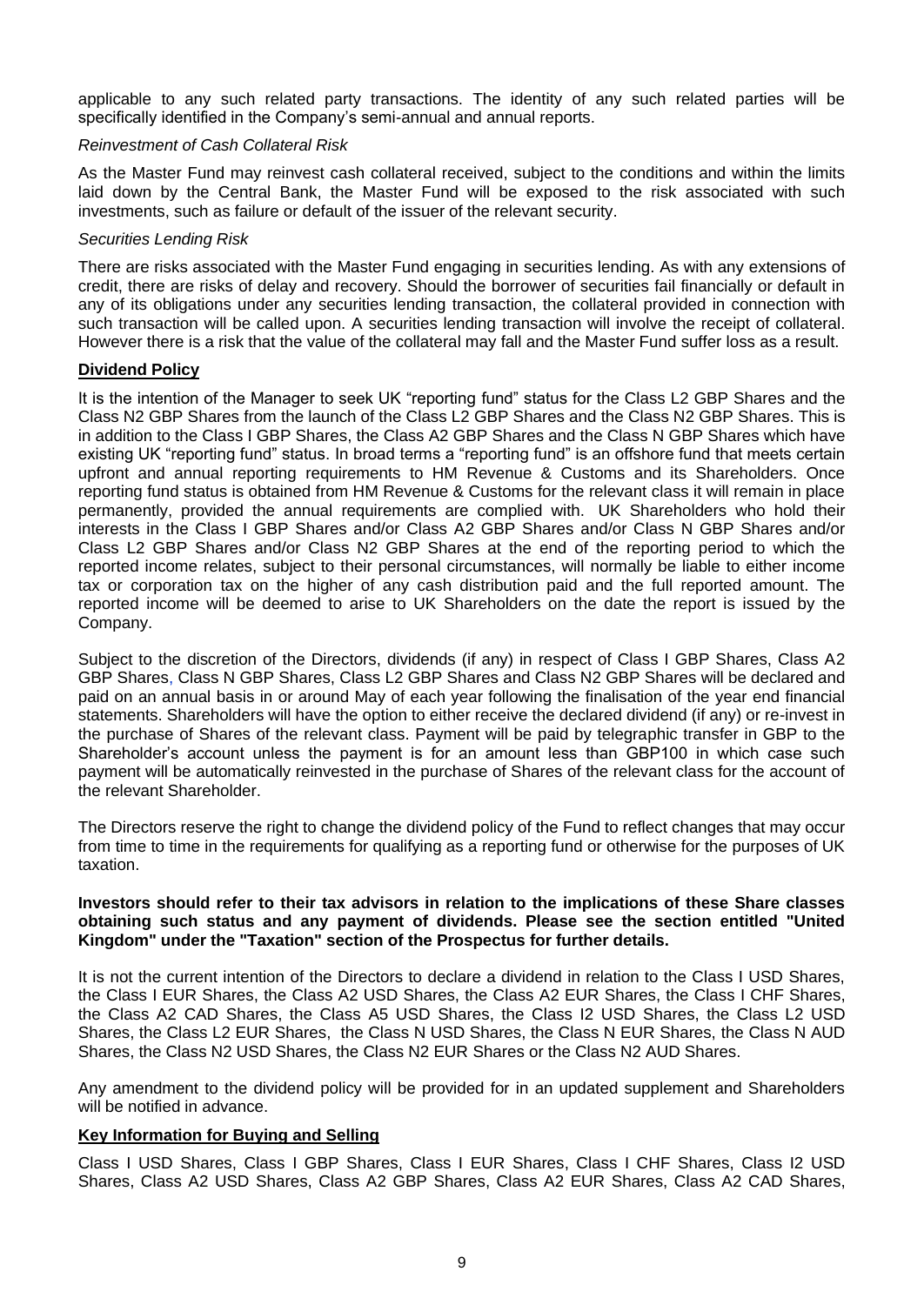Class A5 USD Shares, Class L2 USD Shares, Class L2 GBP Shares, Class L2 EUR Shares, Class N USD Shares, Class N GBP Shares, Class N EUR Shares, Class N AUD Shares, Class N2 USD Shares, Class N2 GBP Shares, Class N2 EUR Shares, and Class N2 AUD Shares in the Fund are currently available for subscription to investors worldwide.

Class A AUD Shares, Class A SEK Shares and Class L AUD Shares are no longer available for new subscriptions or additional investment.

## **Base Currency**

US Dollars

## **Business Day**

Any day (except Saturday or Sunday) on which the Master Fund is open for business and such other days as the Directors may, with the consent of the Depositary, determine and notify in advance to Shareholders.

## **Dealing Day**

Any Business Day.

## **Dealing Deadline**

In respect of a Dealing Day, 11.00 a.m. (Irish time) on any relevant Dealing Day.

## **Minimum Shareholding**

| <b>Share classes</b>     | <b>Minimum Shareholding</b> |
|--------------------------|-----------------------------|
| Class I USD              | US\$1,000,000               |
| Class I GBP              | GBP£1,000,000               |
| Class I EUR              | EUR€1,000,000               |
| Class I CHF              | CHF1,000,000                |
| Class I2 USD             | US\$1,000,000               |
| Class A2 USD             | US\$10,000                  |
| Class A2 GBP             | GBP£10,000                  |
| Class A2 EUR             | EUR€10,000                  |
| Class A2 CAD             | CAD\$10,000                 |
| Class A5 USD             | US\$10,000                  |
| Class L <sub>2</sub> USD | <b>US\$100</b>              |
| Class L <sub>2</sub> EUR | EUR€100                     |
| Class L <sub>2</sub> GBP | <b>GBP£100</b>              |
| Class N USD              | US\$10,000                  |
| Class N GBP              | GBP£10,000                  |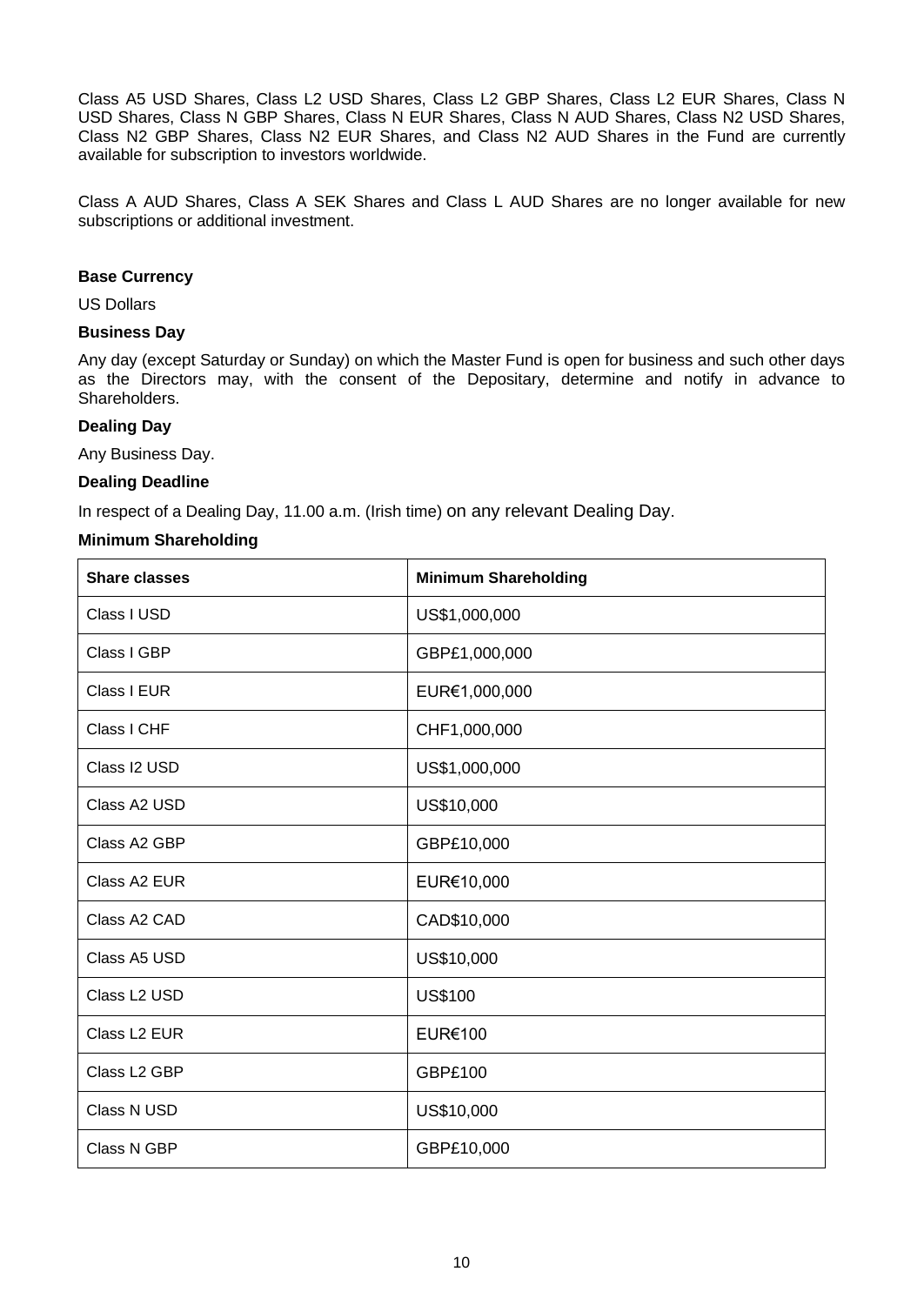| Class N EUR              | EUR€10,000      |
|--------------------------|-----------------|
| Class N AUD              | AUD\$10,000     |
| Class N <sub>2</sub> USD | US\$10,000,000  |
| Class N <sub>2</sub> EUR | EUR€10,000,000  |
| Class N <sub>2</sub> GBP | GBP£10,000,000  |
| Class N <sub>2</sub> AUD | AUD\$10,000,000 |

# **Minimum Initial Investment Amount**

| <b>Share classes</b>     | <b>Minimum Initial Investment Amount</b> |
|--------------------------|------------------------------------------|
| Class I USD              | US\$1,000,000                            |
| Class I GBP              | GBP£1,000,000                            |
| Class I EUR              | EUR€1,000,000                            |
| Class I CHF              | CHF1,000,000                             |
| Class I2 USD             | US\$1,000,000                            |
| Class A2 USD             | US\$10,000                               |
| Class A2 GBP             | GBP£10,000                               |
| Class A2 EUR             | EUR€10,000                               |
| Class A2 CAD             | CAD\$10,000                              |
| Class A5 USD             | US\$10,000                               |
| Class L2 USD             | <b>US\$100</b>                           |
| Class L <sub>2</sub> EUR | EUR€100                                  |
| Class L <sub>2</sub> GBP | GBP£100                                  |
| Class N USD              | US\$10,000                               |
| Class N GBP              | GBP£10,000                               |
| Class N EUR              | EUR€10,000                               |
| Class N AUD              | AUD\$10,000                              |
| Class N2 USD             | US\$10,000,000                           |
| Class N2 EUR             | EUR€10,000,000                           |
| Class N2 GBP             | GBP£10,000,000                           |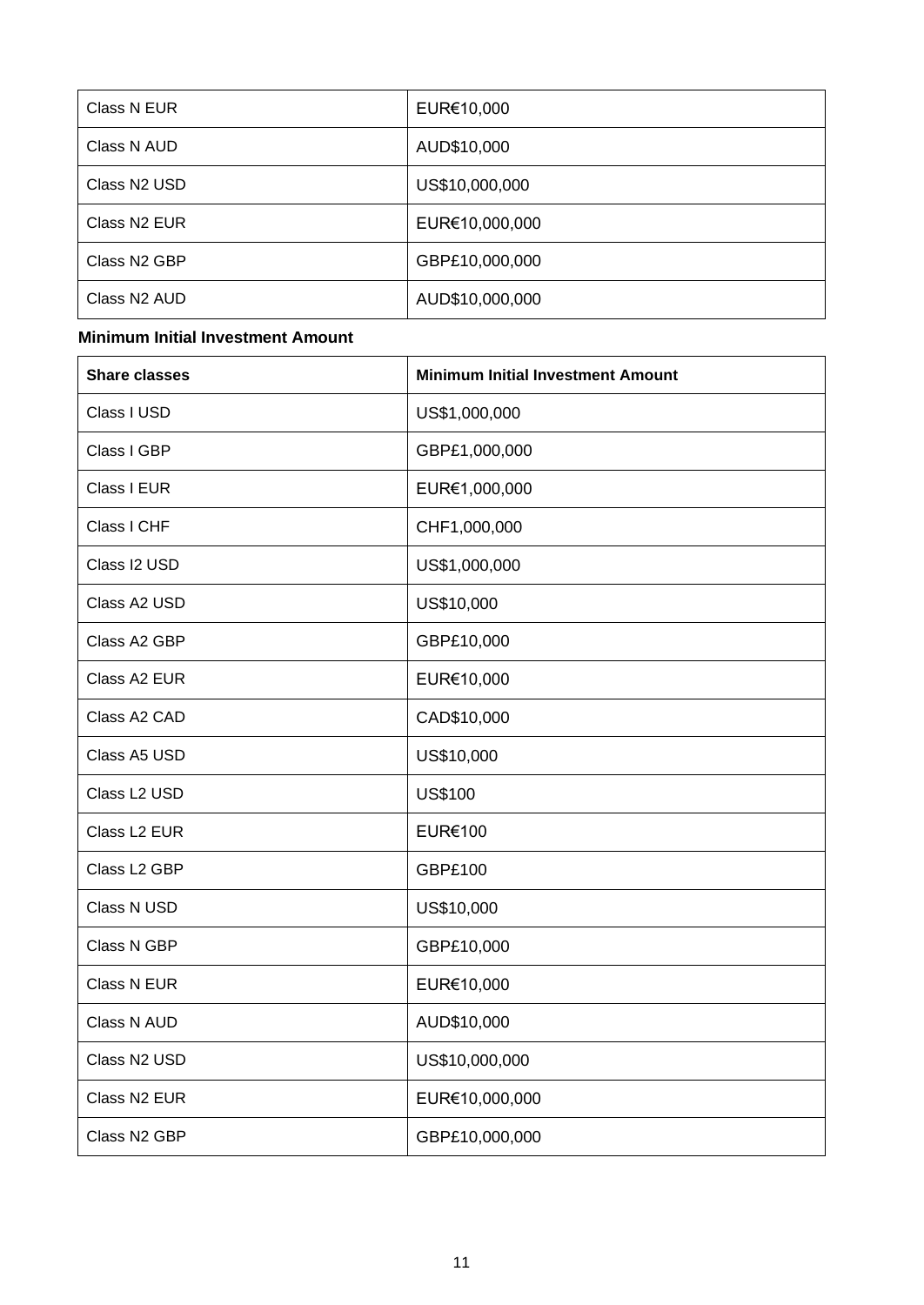| Class N2 AUD | AUD\$10,000,000 |
|--------------|-----------------|
|              |                 |

The Manager may, in its absolute discretion, waive or reduce the amounts set out above under Minimum Shareholding and Minimum Initial Investment Amount.

## **Minimum Additional Investment Amount**

None

## **Preliminary Charge**

A Preliminary Charge of 5% of the Net Asset Value per Share (plus VAT, if any) will be charged in respect of the Class A2 USD Shares, Class A2 GBP Shares, Class A2 EUR Shares and Class A2 CAD Shares. The Company may waive in whole or in part the Preliminary Charge.

A Preliminary Charge of 5% of the Net Asset Value per Share (plus VAT, if any) will be charged in respect of the Class A5 USD Shares. The Preliminary Charge is fixed and may not be waived in whole or in part by the Company.

A Preliminary Charge of 2 % of the Net Asset Value per Share (plus VAT, if any) will be charged in respect of the Class L2 USD Shares, Class L2 EUR Shares and Class L2 GBP Shares. The Company may waive in whole or in part the Preliminary Charge.

There will be no Preliminary Charge in respect of Class I2 USD Shares, Class I USD Shares, Class I GBP Shares, Class I EUR Shares, Class I CHF Shares, Class N USD Shares, Class N GBP Shares, Class N EUR Shares, Class N AUD Shares, Class N2 USD Shares, Class N2 EUR Shares, Class N2 GBP Shares and Class N2 AUD Shares.

## **Repurchase Fee**

None.

## **Settlement Date**

In the case of applications, close of business on the Business Day preceding the relevant Dealing Day (or up to four Business Days after the relevant Dealing Day as may be permitted by the Manager at its absolute discretion). In the case of repurchases, four Business Days after the relevant Dealing Day or, if later, four Business Days after the receipt of the relevant duly signed repurchase documentation.

## **Valuation Point**

12 noon in Ireland (South African time: GMT+2) on each Dealing Day.

## <span id="page-11-0"></span>**Charges and Expenses**

**Fees of the Manager, the Investment Manager, the Depositary, the Administrator and the Distributor**

The Investment Manager will be entitled to receive from the Company the following annual fee in respect of each Class: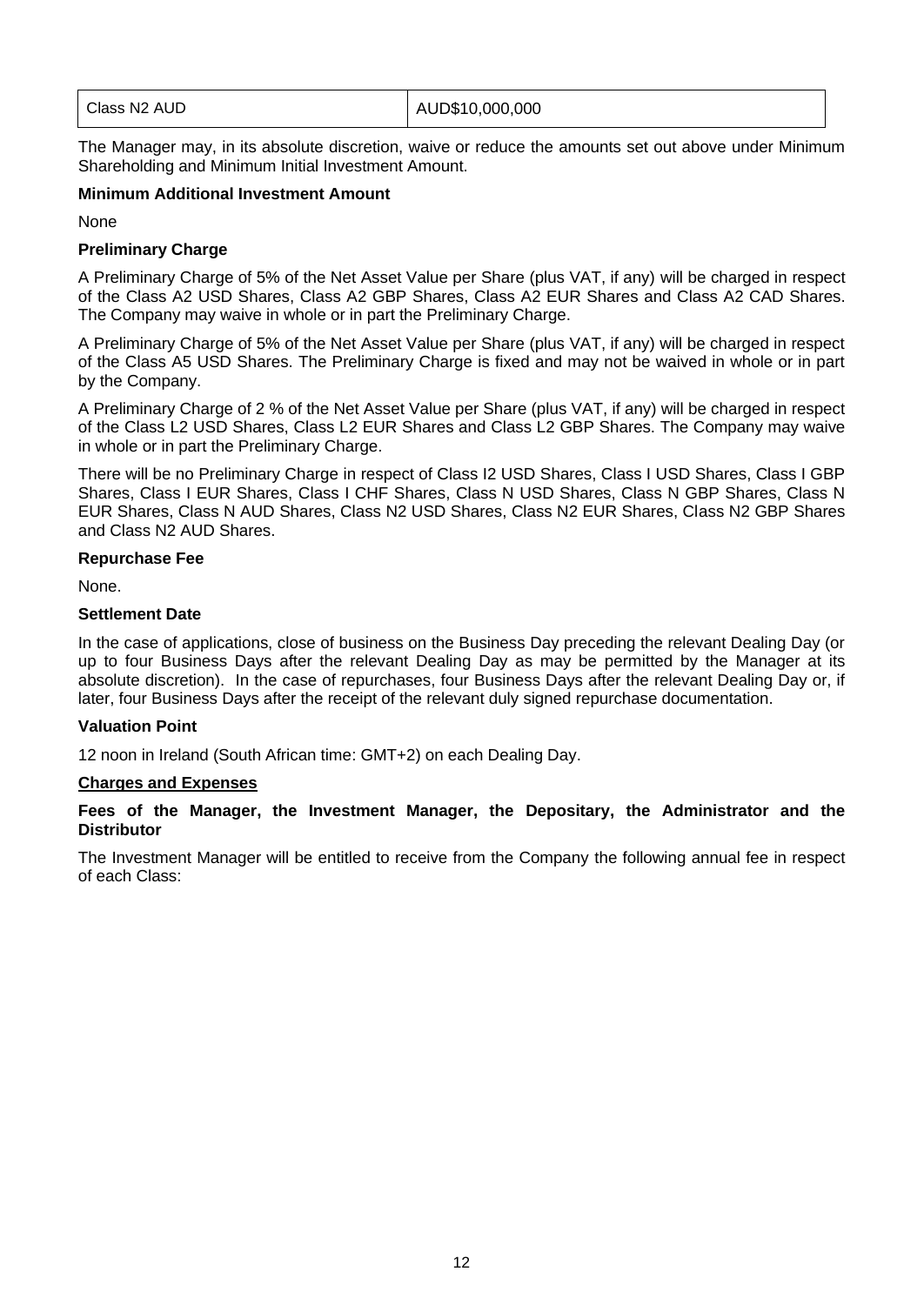| <b>Share Classes</b>                                                                                                                  | <b>Annual Management Fee</b>             |
|---------------------------------------------------------------------------------------------------------------------------------------|------------------------------------------|
| Class I USD Shares, Class I GBP Shares, Class I<br><b>EUR Shares and Class I CHF Shares</b>                                           | 0.75% of the Net Asset Value of the Fund |
| Class 12 USD Shares                                                                                                                   | 0.95% of the Net Asset Value of the Fund |
| Class A2 USD Shares, Class A2 GBP Shares,<br>Class A2 EUR Shares, Class A2 CAD Shares,<br>Class A AUD Shares and Class A5 USD Shares. | 1.75% of the Net Asset Value of the Fund |
| Class N USD Shares, Class N GBP Shares, Class<br>N EUR Shares and Class N AUD Shares,                                                 | 1.75% of the Net Asset Value of the Fund |
| Class N2 USD Shares, Class N2 EUR Shares,<br>Class N2 GBP Shares and Class N2 AUD Shares                                              | 1.75% of the Net Asset Value of the Fund |
| Class L2 USD Shares, Class L2 EUR Shares and<br>Class L2 GBP Shares                                                                   | 2.50% of the Net Asset Value of the Fund |

These fees will accrue and be calculated on each Dealing Day and be payable monthly in arrears. The Investment Manager will be responsible for all its own out of pocket costs and expenses. The Investment Manager may at its sole discretion waive all or a portion of the Investment Management fee with respect to certain Shareholders' investment in the Fund. Any such waiver or reduction will not entitle other Shareholders to a similar waiver.

The Investment Manager will pay out of its fees, the fees and expenses of any Investment Transition Manager.

The Manager will be entitled to receive from the Company out of the assets of the Fund an annual aggregate fee of up to 0.15% of the Net Asset Value of the Fund (plus VAT, if any). These fees will accrue and be calculated on each Dealing Day and be payable monthly in arrears. The Manager will be responsible for all its own out of pocket costs and expenses. The Manager will pay out of its fees, the fees and expenses of the Administrator.

The Total Expense Ratio ("TER") for the Class I Shares will be capped, as described under the "Class I Shares" section below.

The Distributor will be entitled to receive from the Company out of the assets of the Fund an annual fee of up to 0.07% of the Net Asset Value of the Fund (plus VAT, if any) and its reasonable costs and expenses incurred by the Distributor in the performance of its duties as Distributor of the Fund. These fees shall accrue and be calculated on each Dealing Day and shall be payable monthly in arrears.

In respect of the registrar and transfer agency services, the Administrator will be entitled to receive from the Company out of the assets of the Fund an annual fee which will not exceed US\$2,500 plus US\$1,000 for each additional share class greater than four, together with reasonable costs and expenses incurred by the Administrator in the performance of its duties as Administrator of the Fund. These fees shall accrue and be calculated on each Dealing Day and shall be payable monthly in arrears. The Administrator shall also be entitled to be reimbursed out of the assets of the Fund all agreed transaction charges (which will be charged at normal commercial rates).

The Depositary will be entitled to receive from the Company out of the assets of the Fund an annual trustee fee which will not exceed 0.02% of the net assets of the Fund (plus VAT, if any) together with reasonable costs and expenses incurred by the Depositary in the performance of its duties as Depositary of the Fund. These fees shall accrue and be calculated on each Dealing Day and shall be payable monthly in arrears. The Depositary shall also be entitled to be reimbursed out of the assets of the Fund all agreed safekeeping fees, expenses and all agreed transaction charges (which will be charged at normal commercial rates).

Upon the subscription for Class N USD Shares, the Class N GBP Shares, the Class N EUR Shares, the Class N AUD Shares (the "**Class N Shares**") and the Class N2 USD Shares, the Class N2 EUR Shares,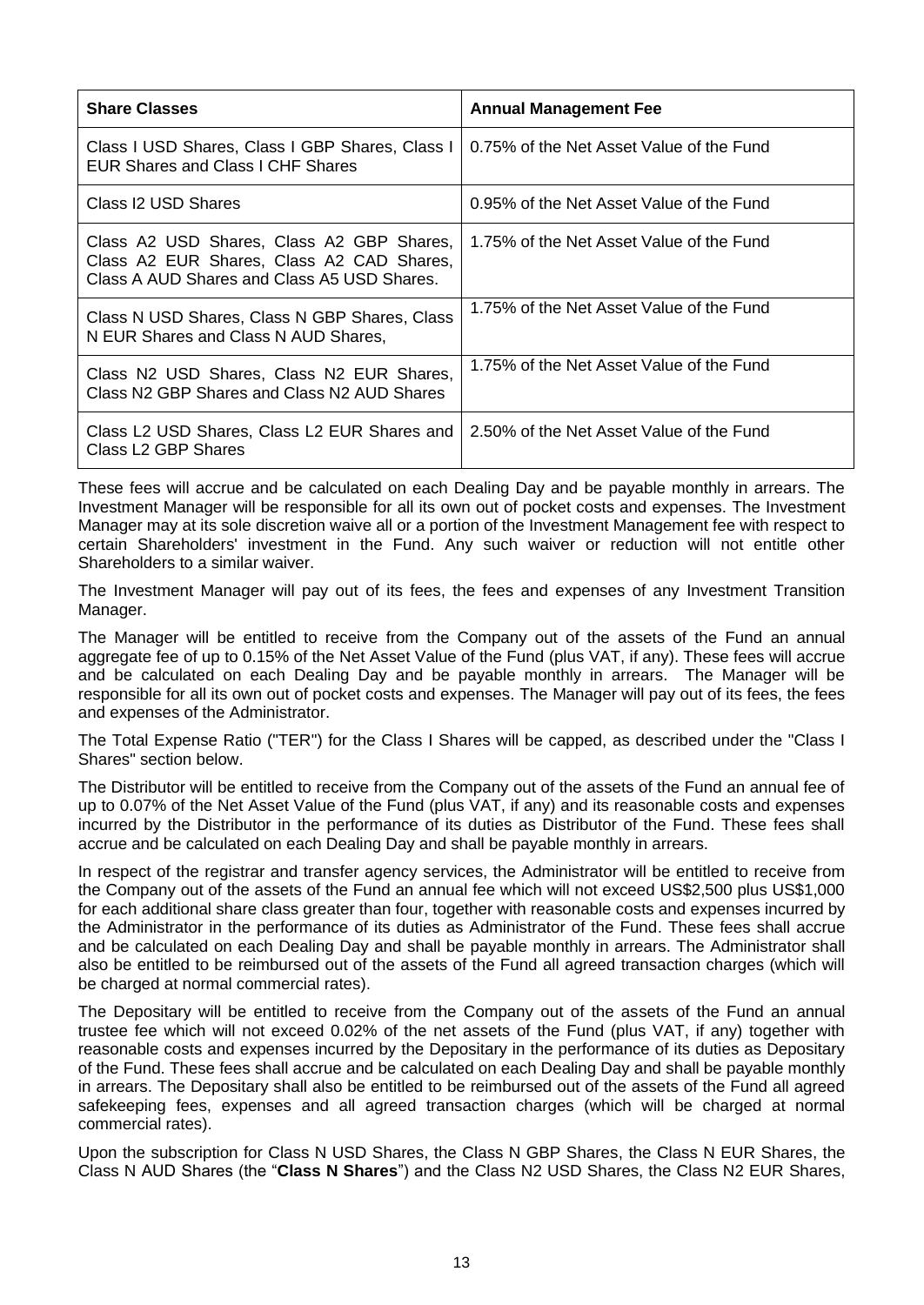the Class N2 GBP Shares and the Class N2 AUD Shares (the "**Class N2 Shares**") the Distributor or at its direction any sub-distributor or intermediaries shall receive for the Class N Shares a fee of up to 6% and for the Class N2 Shares a fee of up to 5% of the Net Asset Value attributable to the value thereof at the time of subscription (the "**Distribution Charge**").

The Distribution Charge shall be recovered either: (i) by being amortised over a six year period against the assets of the Fund attributable to the particular Class or Share or (ii) by way of the levy of the Contingent Deferred Sales Charge upon the Shareholders in Class N Shares and Class N2 Shares as shown in the following table:

| Number of Months after the<br><b>Purchase Date</b> | <b>Class N Shares Contingent</b><br><b>Deferred Sales Charge</b> | <b>Class N2 Shares Contingent</b><br><b>Deferred Sales Charge</b> |
|----------------------------------------------------|------------------------------------------------------------------|-------------------------------------------------------------------|
| 12 months or less                                  | 6%                                                               | 5%                                                                |
| 13 to 24 months                                    | 5%                                                               | 4%                                                                |
| 25 to 36 months                                    | 4%                                                               | 3%                                                                |
| 37 to 48 months                                    | 3%                                                               | 2%                                                                |
| 49 to 60 months                                    | 2%                                                               | 1%                                                                |
| 61 to 72 months                                    | 1%                                                               | None                                                              |
| Over 72 months                                     | None                                                             | None                                                              |

The Contingent Deferred Sales Charge is payable to the Fund and is attributable to the relevant share Class and will be applied to repay the unamortised balance of the Distribution Charge, which will be a benefit to the Class N Shares and the Class N2 Shares respectively. If the amount of the Contingent Deferred Sales Charge Fee that is assessed on the redemption of Class N Shares and the Class N2Shares exceeds the unamortised balance of the Contingent Deferred Sales Charge with respect to the Shares, the Fund will retain such excess amount, subject to the charge not exceeding 6% for any Shareholder in the Class N Shares and 5% for any Shareholder in the Class N2 Shares. Any Contingent Deferred Sales Charge applicable is calculated on a first in first out basis, from the Dealing Day at purchase to the Dealing Day at redemption. The calculation of the Contingent Deferred Sales Charge shall be calculated based on a percentage of the lower of either (i) Net Asset Value per Share on the Dealing Day at the time of subscription for the relevant Classes of Shares or (ii) Net Asset Value per Share on the Dealing Day at the time of redemption for the relevant Classes of Shares. For the purposes of calculating the Contingent Deferred Sales Charge, a transfer will be treated as a redemption by the transferor and a subscription by the transferee.

Depending on when a Shareholder redeems out of the Fund potential inequalities may arise. In the event that such inequalities occur neither the Company, the Manager, the Investment Manager, the Distributor, Administrator or Depositary shall be liable to any Shareholder for any excess Contingent Deferred Sales Charge so levied.

The Depositary shall also be entitled to be reimbursed out of the assets of the Fund all agreed subdepositaries fees, expenses and transaction charges (which will be charged at normal commercial rates).

Where, in connection with an investment in the Master Fund, a distribution fee, commission or other monetary benefit is received by the Fund, its management company or any person acting on behalf of either the Fund or the management company of the Fund, the fee, commission or other monetary benefit shall be paid into the assets of the Fund.

## **Class I Shares**

TER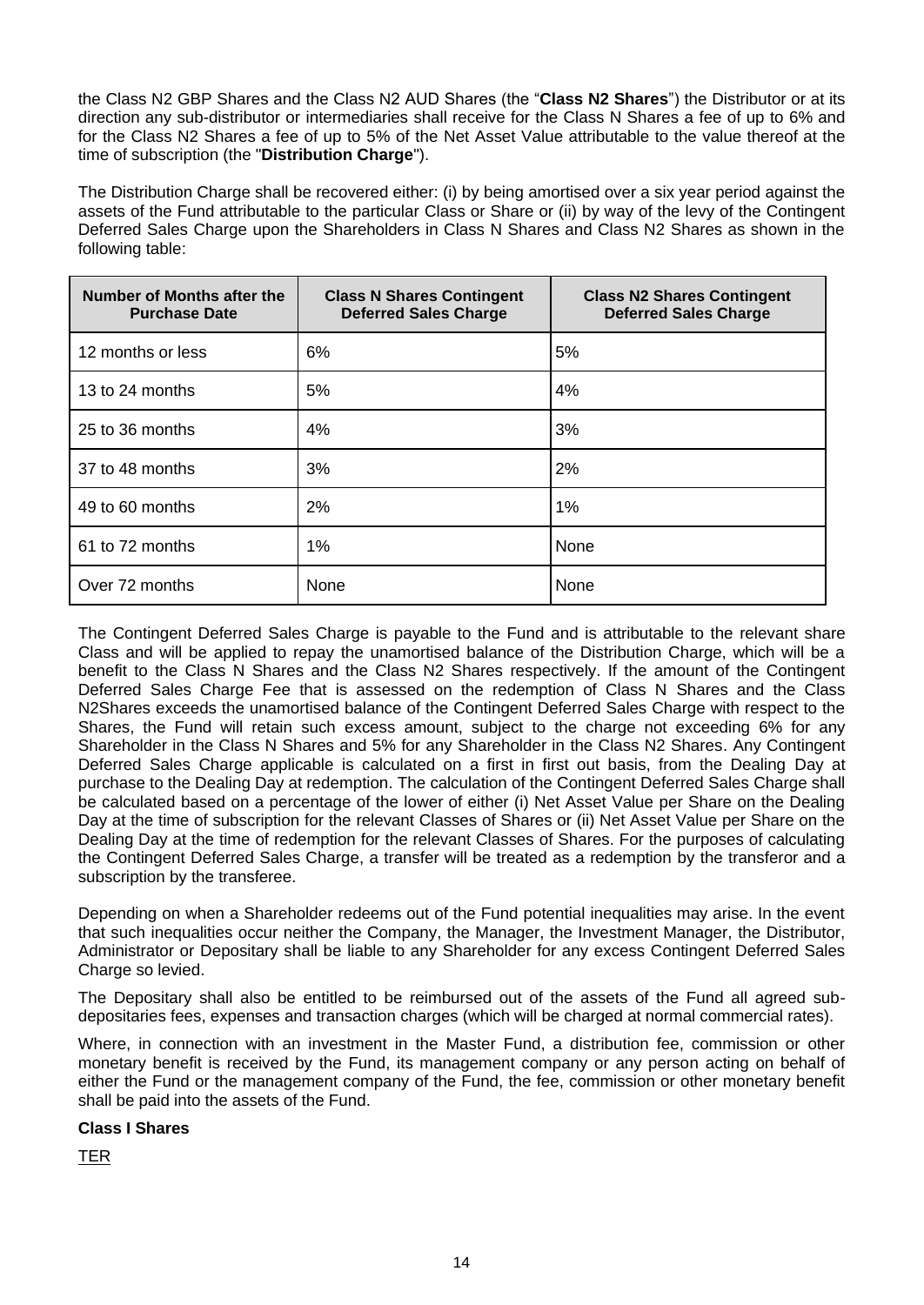The TER of the Class I Shares will be subject to a voluntary cap ("**TER Cap**") as follows:-

**Share Class TER Cap** Class I USD Shares 0.99% per annum Class I GBP Shares 0.99% per annum Class I EUR Shares 0.99% per annum Class I CHF Shares 0.99% per annum

The TER, which is expressed as a percentage of the Net Asset Value of the Class I Shares, represents all fees and expenses payable by the Company on behalf of the Class I Shares, including any VAT if applicable, as detailed in the Prospectus. Included in the TER is the applicable portion of the Investment Manager, Manager, Administrator, Distributor, Depositary fees in respect of the of the Class I Shares. The TER shall not include transaction costs, interest on borrowings, payments in relation to FDI, subscription/repurchase charges or other fees paid directly by the investor, soft commissions or any other operating costs that the Directors may in their discretion determine from time to time.

Where the above TER Cap is exceeded, the Investment Manager will be responsible for making up the shortfall of such fees and expenses and it will not be the responsibility of the other Share Classes of the Fund to discharge same.

During the life of the Fund, the TER Cap may need to be increased or decreased from time to time. Any increase will be subject to the prior approval of Shareholders in accordance with the provision of the Articles.

The cost of establishing the Fund, obtaining authorisation from any authority, regulatory or other body, listing the Shares on Euronext Dublin, filing fees and the preparation and printing of this Supplement, marketing costs and the fees of all professionals relating to it, which are estimated not to exceed €20,000 will be borne by the Fund and amortised over the five years following the first issue of Shares in the Fund.

This section should be read in conjunction with the section entitled "Charges and Expenses" in the Prospectus.

# **Charges and Expenses of the Master Fund**

Shareholders of the Fund will be subject to two layers of fees – at the Fund level and at the Master Fund level. As the Master Fund is managed by the same management company as the Fund, the Manager must waive the preliminary/initial/redemption charge and any management fee which it would normally charge at the Master Fund level.

The Administrator is entitled to receive out of the assets of the Master Fund an annual fee which will not exceed 0.025% of the Net Asset Value of the Master Fund plus US\$10,000 per annum (plus VAT, if any) and its reasonable costs and expenses incurred by the Administrator in the performance of its duties as Administrator of the Master Fund. These fees shall accrue and be calculated on each Dealing Day of the Master Fund and shall be payable monthly in arrears.

In respect of the registrar and transfer agency services, the Administrator will be entitled to receive from the Company out of the assets of the Fund an annual fee which will not exceed US\$2,500 plus \$1,000 for each additional share class greater than four, together with reasonable costs and expenses incurred by the Administrator in the performance of its duties as Administrator of the Fund. These fees shall accrue and be calculated on each Dealing Day and shall be payable monthly in arrears. The Administrator shall also be entitled to be reimbursed out of the assets of the Fund all agreed transaction charges (which will be charged at normal commercial rates).

The Depositary is entitled to receive from the Company out of the assets of the Master Fund an annual trustee fee which will not exceed 0.02% of the Net Asset Value of the Master Fund (plus VAT, if any) together with reasonable costs and expenses incurred by the Depositary in the performance of its duties as Depositary of the Master Fund. These fees shall accrue and be calculated on each Dealing Day of the Master Fund and shall be payable monthly in arrears. The Depositary is also entitled to be reimbursed out of the assets of the Master Fund all agreed safekeeping fees, expenses and all agreed transaction charges (which will be charged at normal commercial rates).

Licence fees payable to MSCI will also be paid out of the assets of the Master Fund, at normal commercial rates.